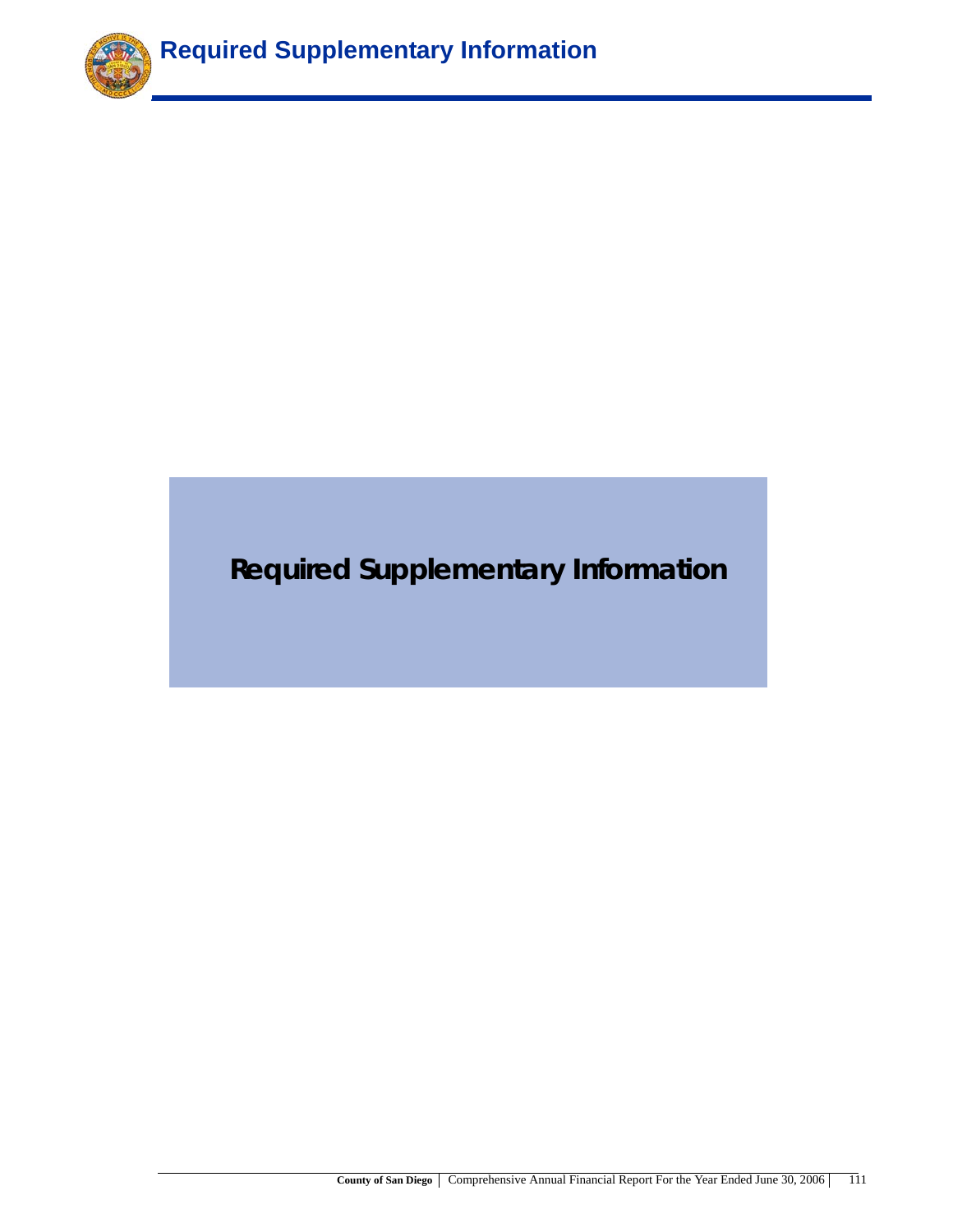

#### SCHEDULE OF REVENUES, EXPENDITURES, AND **CHANGES IN FUND BALANCE-BUDGET AND ACTUAL General Fund For the Year Ended June 30, 2006 (In Thousands)**

|                                                                                                             | <b>Budgeted Amounts</b>             |                 |                     |  |
|-------------------------------------------------------------------------------------------------------------|-------------------------------------|-----------------|---------------------|--|
|                                                                                                             | <b>Original Budget</b>              |                 | Actual              |  |
| Revenues:                                                                                                   |                                     |                 |                     |  |
| Taxes                                                                                                       | \$<br>673,470                       | 677,670         | 791,241             |  |
| Licenses, permits and franchise fees                                                                        | 32,081                              | 32,081          | 31,847              |  |
| Fines, forfeitures and penalties                                                                            | 55,094                              | 76,038          | 56,177              |  |
| Revenue from use of money and property                                                                      | 25,779                              | 26,095          | 43,757              |  |
| Aid from other governmental agencies:                                                                       |                                     |                 |                     |  |
| <b>State</b>                                                                                                | 647,852                             | 640,855         | 578,736             |  |
| Federal                                                                                                     | 621,271                             | 631,046         | 660,976             |  |
| Other                                                                                                       | 77,865                              | 79,846          | 88,210              |  |
| Charges for current services                                                                                | 254,049                             | 257,678         | 271,448             |  |
| Other revenue                                                                                               | 20,421                              | 22,630          | 25,668<br>2,548,060 |  |
| <b>Total revenues</b>                                                                                       | 2,407,882                           | 2,443,939       |                     |  |
| Expenditures:<br>Current:                                                                                   |                                     |                 |                     |  |
|                                                                                                             |                                     |                 |                     |  |
| General government:                                                                                         | 32,515                              | 34,101          | 29,874              |  |
| Assessor/recorder/county clerk - finance                                                                    | 28,997                              | 28,548          |                     |  |
| Auditor and controller                                                                                      | 983                                 | 1,214           | 26,401              |  |
| Board of supervisors district #1                                                                            |                                     |                 | 1,083               |  |
| Board of supervisors district #2                                                                            | 1,010                               | 1,214           | 1,034               |  |
| Board of supervisors district #3                                                                            | 971                                 | 1,139           | 1,056               |  |
| Board of supervisors district #4                                                                            | 987                                 | 1,235           | 861                 |  |
| Board of supervisors district #5                                                                            | 1,072                               | 1,466           | 987                 |  |
| Board of supervisors general office                                                                         | 827                                 | 828             | 740                 |  |
| CAC major maintenance                                                                                       | 1,053                               | 589             | 631                 |  |
| Chief Administrative office - legislative and administrative                                                | 4,257                               | 4,385           | 3,551               |  |
| Civil service commission                                                                                    | 545                                 | 561             | 512                 |  |
| Clerk of the board of supervisors - legislative and administrative                                          | 2,685                               | 2,833           | 2,067               |  |
| Clerk of the board of supervisors - property management                                                     | 3,730                               | 3,399           | 2,825               |  |
| Community enhancement                                                                                       | 3,006                               | 2,993           | 2,991               |  |
| Community projects                                                                                          | 12,982                              | 9,364           | 9,364               |  |
| Community services                                                                                          | 6,935                               | 9,067           | 2,324               |  |
| Contributions to capital outlay                                                                             | 6,680                               | 6,540           | 2,867               |  |
| County counsel                                                                                              | 18,899                              | 19,509          | 18,707              |  |
| County technology office                                                                                    | 8,940                               | 7,946           | 4,319               |  |
| Countywide general expense                                                                                  | 36,528                              | 36,502          | 295                 |  |
| Financing and general government - legislative and administrative                                           | 41,642                              | 24,635          | 10,378              |  |
| Financing and general government - other general                                                            | 1,978<br>3,503                      | 1,950           | 5,328               |  |
| Human resources - other general government                                                                  |                                     | 3,518           | 3,414               |  |
| Human resources - personnel                                                                                 | 17,103                              | 17,244          | 14,495              |  |
| Land use and environment - legislative and administrative<br>Public safety - legislative and administrative | 6,838<br>8,475                      | 6,396<br>11,994 | 2,758<br>7,536      |  |
| Registrar of voters                                                                                         | 14,075                              | 19,112          | 17,874              |  |
| Treasurer/tax collector                                                                                     | 16,503                              | 16,018          | 13,951              |  |
| Total general government                                                                                    | 283,719                             | 274,300         | 188,223             |  |
| Public protection:                                                                                          |                                     |                 |                     |  |
| Agriculture weights and measures                                                                            | 13,469                              | 14,392          | 12,513              |  |
| Alternate public defender                                                                                   | 13,289                              | 13,660          | 12,861              |  |
| Assessor/recorder/county clerk - other protection                                                           | 12,829                              | 14,575          | 16,063              |  |
| Child support                                                                                               | 54,162                              | 55,464          | 50,197              |  |
| Citizens law enforcement review board                                                                       | 481                                 | 504             | 464                 |  |
| Contributions for trial courts                                                                              | 74,323                              | 76,761          | 73,000              |  |
| Defense attorney/contract administration                                                                    | 9,207                               | 11,537          | 10,755              |  |
| Department of animal services                                                                               | 11,442                              | 12,180          | 11,525              |  |
| District attorney-judicial                                                                                  | 104,223                             | 109,743         | 108,139             |  |
| Grand jury                                                                                                  | 568                                 | 568             | 489                 |  |
| Health and human services agency - other protection                                                         | 3,578                               | 3,359           | 3,070               |  |
| Judicial - other budgetary entity                                                                           |                                     | 27,158          |                     |  |
| LAFCO administration                                                                                        | 243                                 | 243             | 243                 |  |
| Land use and environment - other protection                                                                 | 1,104                               | 860             | 611                 |  |
| Medical examiner                                                                                            | 6,808                               | 7,207           | 6,510               |  |
| Office of emergency services                                                                                | 24,829                              | 25,207          | 9,797               |  |
| Planning and land use                                                                                       | $\boldsymbol{\mathsf{S}}$<br>30,366 | 34,018          | 27,137              |  |
|                                                                                                             |                                     |                 |                     |  |

**See notes to required supplementary information**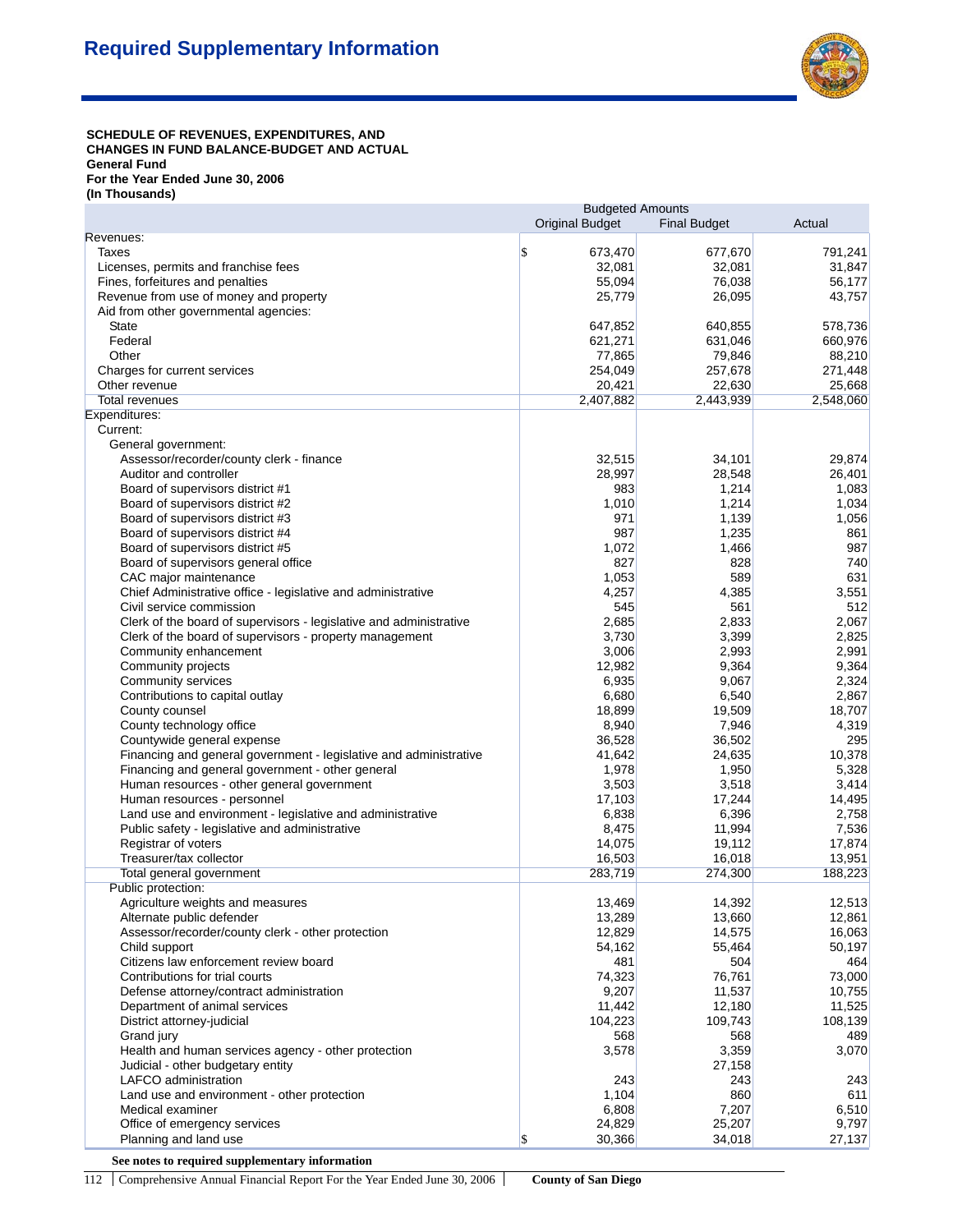

#### **SCHEDULE OF REVENUES, EXPENDITURES, AND CHANGES IN FUND BALANCE-BUDGET AND ACTUAL General Fund For the Year Ended June 30, 2006 (In Thousands)**

| (Continued)                                                     | <b>Budgeted Amounts</b> |                     |            |  |
|-----------------------------------------------------------------|-------------------------|---------------------|------------|--|
|                                                                 | <b>Original Budget</b>  | <b>Final Budget</b> | Actual     |  |
| Probation - adult detention                                     | 3,582<br>\$.            | 3,382               | 3,946      |  |
| Probation - detention and correction                            | 96,216                  | 101,053             | 97,144     |  |
| Probation - juvenile detention                                  | 31,201                  | 30,891              | 30,993     |  |
| Probation - police protection                                   | 2,315                   | 2,315               | 2,427      |  |
| Public defender                                                 | 44.675                  | 45,426              | 45,308     |  |
| Public works, flood control, soil and water, general            | 1,210                   | 1,197               | 903        |  |
| Public works, general - other protection                        | 30,294                  | 30,506              | 25,063     |  |
|                                                                 |                         |                     |            |  |
| Sheriff - adult detention                                       | 177,209                 | 176,103             | 172,181    |  |
| Sheriff - police protection                                     | 293,584                 | 297,780             | 279,771    |  |
| Total public protection                                         | 1,041,207               | 1,096,089           | 1,001,110  |  |
| Public ways and facilities:                                     |                         |                     |            |  |
| Public Works, Dept of Gen                                       | 1,209                   | 1,181               | 789        |  |
| Public works, general - public ways                             | 5,247                   | 3,317               | 1,185      |  |
| Total public ways and facilities                                | 6,456                   | 4,498               | 1,974      |  |
| Health and sanitation:                                          |                         |                     |            |  |
| Environmental health                                            | 32,473                  | 33,087              | 27,725     |  |
| Health and human services agency - California children services | 16,457                  | 16,449              | 14,989     |  |
| Health and human services agency - health                       | 89,767                  | 90,068              | 84,028     |  |
| Health and human services agency - health administration        | 87,544                  | 84,969              | 71,062     |  |
| Health and human services agency - medical care                 | 126,924                 | 127,484             | 125,897    |  |
| Health and human services agency - mental health                | 193,676                 | 212,117             | 176,987    |  |
| Public works, general - sanitation                              | 15,691                  | 16,803              | 17,149     |  |
|                                                                 |                         |                     |            |  |
| Total health and sanitation                                     | 562,532                 | 580,977             | 517,837    |  |
| Public assistance:                                              |                         |                     |            |  |
| Health and human services agency - aid programs                 | 44,212                  | 44,212              | 37,012     |  |
| Health and human services agency - other assistance             | 222,555                 | 222,384             | 219,879    |  |
| Health and human services agency - social administration        | 682,731                 | 676,754             | 626,688    |  |
| Health and human services agency - veterans' services           | 691                     | 691                 | 696        |  |
| <b>Housing Authority</b>                                        | 9,728                   | 10,036              | 8,409      |  |
| Probation - care of court wards                                 | 8,086                   | 8,240               | 8,438      |  |
| <b>Total public assistance</b>                                  | 968,003                 | 962,317             | 901,122    |  |
| Education:                                                      |                         |                     |            |  |
| Farm and home advisor                                           | 1,292                   | 1,044               | 820        |  |
| <b>Total education</b>                                          | 1,292                   | 1,044               | 820        |  |
| Recreation and cultural:                                        |                         |                     |            |  |
| Parks and recreation                                            | 26,054                  | 23,735              | 21,375     |  |
| Total recreational and cultural                                 | 26,054                  | 23,735              | 21,375     |  |
| Contingency:                                                    |                         |                     |            |  |
| Contingency reserve                                             | 15,600                  | 15,600              |            |  |
| <b>Total contingency</b>                                        | 15,600                  | 15,600              |            |  |
| Capital outlay                                                  | 40,336                  | 20,713              | 18,590     |  |
|                                                                 |                         |                     |            |  |
| Debt service:                                                   |                         |                     |            |  |
| Interest and fiscal charges                                     | 12,700                  | 12,700              | 12,368     |  |
| Total expenditures                                              | 2,957,899               | 2,991,973           | 2,663,419  |  |
| Excess (deficiency) of revenues over                            |                         |                     |            |  |
| (under) expenditures                                            | (550, 017)              | (548, 034)          | (115, 359) |  |
| Other financing sources (uses)                                  |                         |                     |            |  |
| Sale of capital assets                                          |                         | 1,180               | 12,241     |  |
| Transfers in                                                    | 538,986                 | 555,977             | 486,203    |  |
| Transfers out                                                   | (181, 031)              | (154, 714)          | (151, 503) |  |
| Total other financing sources (uses)                            | 357,955                 | 402,443             | 346,941    |  |
| Net change in fund balance                                      | (192,062)               | (145, 591)          | 231,582    |  |
| Fund balance at beginning of year                               | 194,520                 | 667,458             | 667,458    |  |
| Increase (decrease) in                                          |                         |                     |            |  |
| Reserve for inventory of materials and supplies                 |                         | (155)               | (155)      |  |
|                                                                 |                         |                     |            |  |
| Fund balance at end of year                                     | \$                      | 521,712             | 898,885    |  |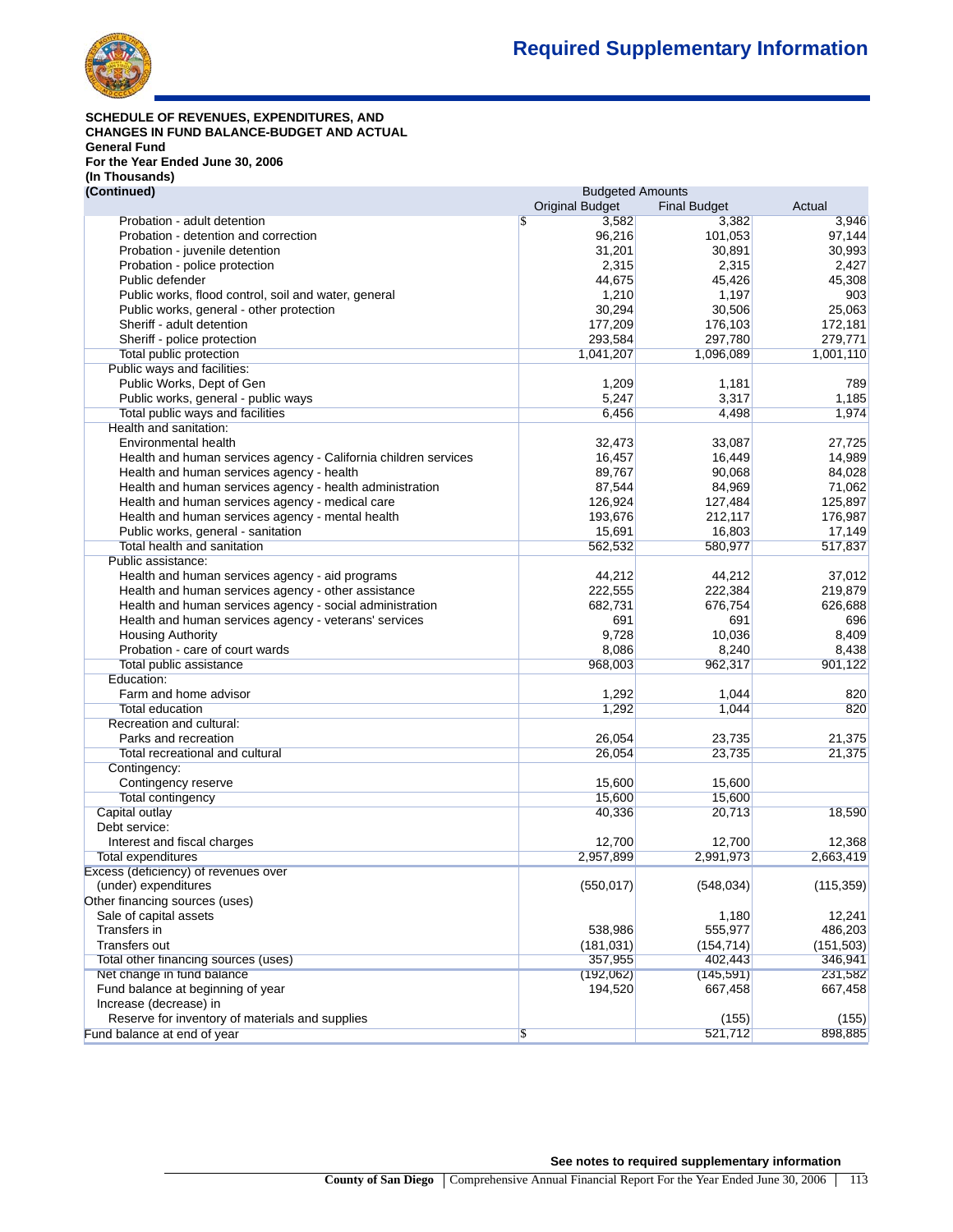

SCHEDULE OF REVENUES, EXPENDITURES, AND **CHANGES IN FUND BALANCE-BUDGET AND ACTUAL Tobacco Securitization Special Revenue Fund For the Year Ended June 30, 2006 (In Thousands)**

|                                        | <b>Budgeted Amounts</b> |                     |           |  |
|----------------------------------------|-------------------------|---------------------|-----------|--|
|                                        | <b>Original Budget</b>  | <b>Final Budget</b> | Actual    |  |
| Revenues:                              |                         |                     |           |  |
| Revenue from use of money and property | \$                      |                     | 8,722     |  |
| Total revenues                         |                         |                     | 8,722     |  |
| Expenditures:                          |                         |                     |           |  |
| Current:                               |                         |                     |           |  |
| General government:                    |                         |                     |           |  |
| <b>Tobacco Settlement</b>              | 2,736                   | 2,736               |           |  |
| Total general government               | 2,736                   | 2,736               |           |  |
| Total expenditures                     | 2,736                   | 2,736               |           |  |
| Excess (deficiency) of revenues over   |                         |                     |           |  |
| (under) expenditures                   | (2,736)                 | (2,736)             | 8,722     |  |
| Other financing sources (uses)         |                         |                     |           |  |
| Transfers in                           |                         |                     | 123,515   |  |
| Transfers (out)                        | (24, 564)               | (24, 564)           | (24, 558) |  |
| Total other financing sources (uses)   | (24, 564)               | (24, 564)           | 98,957    |  |
| Net change in fund balance             | (27, 300)               | (27, 300)           | 107,679   |  |
| Fund balance at beginning of year      |                         | 332,259             | 332,259   |  |
| Fund balance at end of year            | \$                      | 304,959             | 439,938   |  |

**See notes to required supplementary information**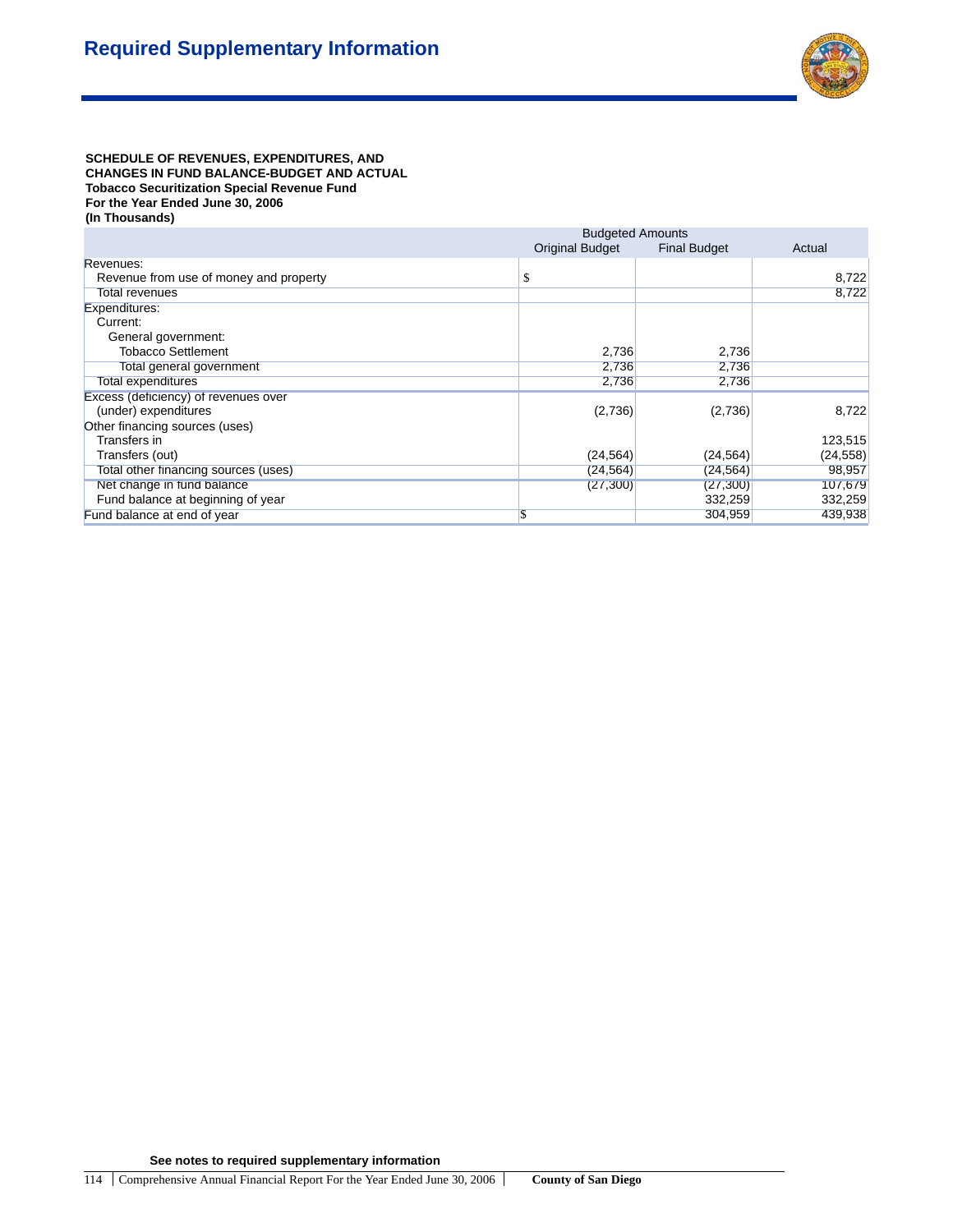

### **Budgetary Information**

### **General Budget Policies**

An operating budget is adopted each fiscal year by the Board of Supervisors for the governmental funds. The annual resolution adopts the budget at the object level of expenditures within departments. Annual budgets are not required to be adopted for: the Tobacco Securitization Joint Special Revenue Fund; SANCAL, a non-profit corporation, and the Debt Service and Capital Projects Funds (other governmental funds). Certain annual appropriations are budgeted on a project or program basis. If such projects or programs are not completed at the end of the fiscal year, unexpended appropriations, including encumbered funds, are carried forward to the following year with the approval of the Board of Supervisors.

Appropriations may also be adjusted during the year with the approval of the Board of Supervisors. Additionally, the Chief Financial Officer is authorized to approve certain transfers and revisions of appropriations within a department. Such adjustments are reflected in the final budgetary data. Accordingly, the legal level of budgetary control by the Board of Supervisors is the department level.

The increase in appropriations during the year ended June 30, 2006, amounted to \$7,757 million in the General Fund.

The Schedule of Revenues, Expenditures, And Changes In Fund Balance - Budget and Actual for the General Fund and the Tobacco Securitization Special Revenue Fund presented as Required Supplementary Information were prepared using the Generally Accepted Accounting Principles (GAAP) basis.

The Original Budget column consists of the Fiscal Year 2005-06 adopted budget plus the budget carried forward from Fiscal Year 2004-05. As such, the County has included encumbrances that are subject to automatic re-appropriation as part of the original budget. Also, the original budget is adjusted to reflect reserves, transfers, allocations, and supplemental appropriations that occur prior to the start of the fiscal year. The County adopts its budget subsequent to the start of the each new fiscal year (August 2,

2005). Therefore, under the circumstances, the complete budget that is adopted by the County Board of Supervisors constitutes the adopted budget, plus the approved carry forward for purposes of budgetary comparison presentation.

The Final Budget column consists of the Original Budget column plus amended budget changes occurring during Fiscal Year 2006 plus technical amendments that occur after the close of the fiscal year less the amount of budget carried forward to Fiscal Year 2007.

The Actual column represents the actual amounts of revenue and expenditures reported on a GAAP basis which is the same basis that is used to present the aforementioned Original and Final Budget.